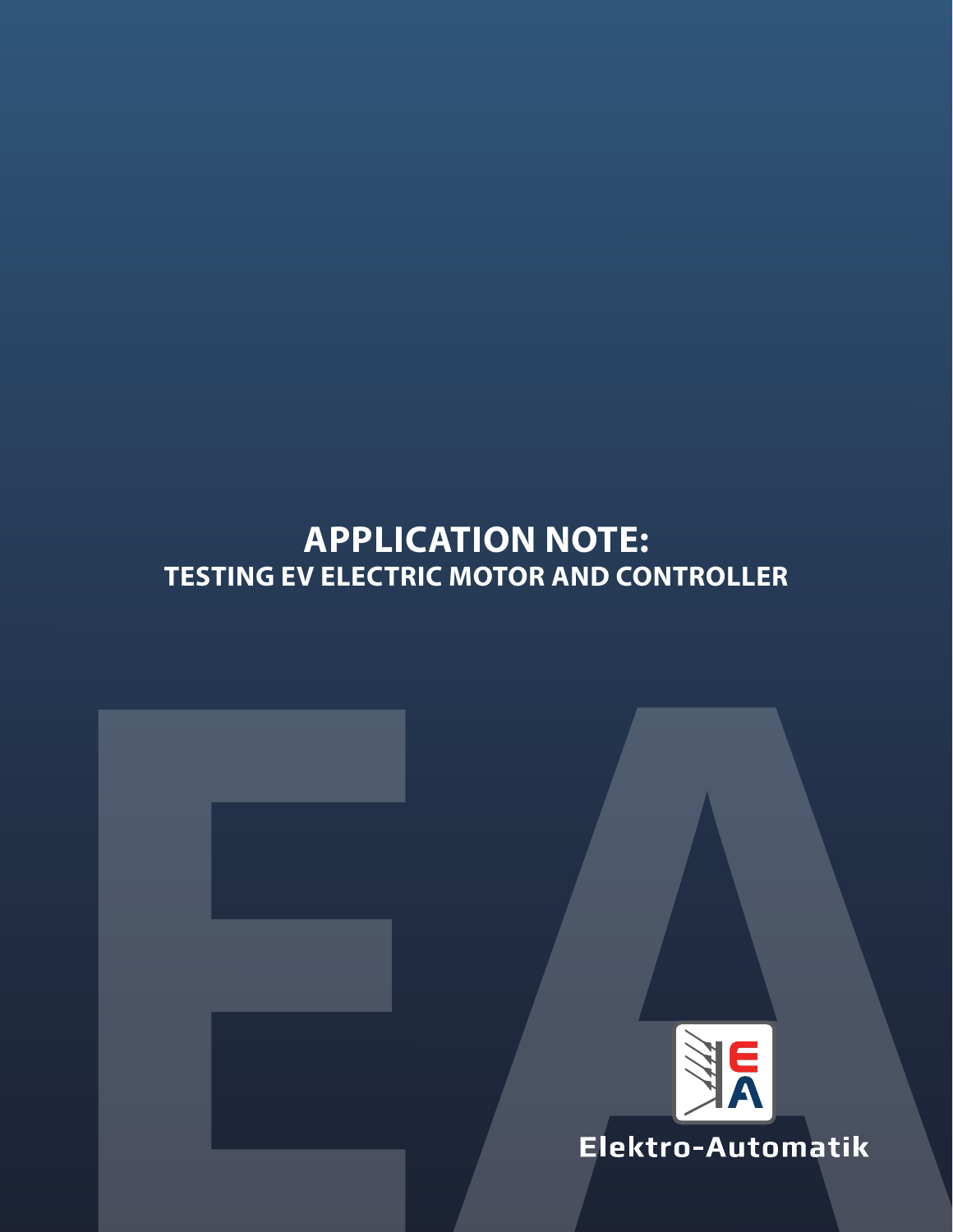## **ELECTRIC VEHICLE MOTOR AND CONTROLLER TEST**

### **ABSTRACT**

Each year vehicle electrification continues to increase, with all signs pointing to this trend accelerating in the future. Some of the factors contributing to this development are the increasing use of hybrid and fully electric vehicles to meet "green energy" goals, the desire for the greater reliability that electronic components generally provide and the need to reduce automotive recalls.

Electric Motor and Drive-train (Electric Mobility) Testing is a critical part of bringing any electric drive-train into production. In this paper the requirements for an electric drive-train test cell are discussed. The implementations of such test cells are described, and examples of test results are provided. The energy and power requirements for threephase motor and controller, Unit Under Test (UUT) connected through a common dc bus are described.

The data used represents various steady state load conditions during durability test cycles. This "Smart Green Technology" concept not only reduces the energy requirement from the grid but also eliminates the inefficiencies by putting energy back on the grid.



Picture 1: PSB 9000 Bi-Directional DC Source and Regenerative Electronic Load

### **INTRODUCTION**

This application note provides an example of testing an E-Motor and Controller for electric vehicles. Traditional test setups require a dedicated DC source and Load in parallel to deal with bi-directional energy flow. This can require a complex test setup to coordinate energy flow and to avoid damaging expensive test equipment.

The PSB 9000 is a bi-directional DC source and electronic load which simplifies the test setup, avoids catastrophic damage and decreases test times. This electronic load has the unique option of back-feeding converted energy into the grid.

#### Test Setup

This example provide a block diagram of the simplified test setup using the PSB 9000.

The model is PSB 9500-30 3U.

- Output/Input: 0-500 Vdc
- Current Source/Sink: 0-30 Adc
- Power: 5 kW

O-scope and shunt used for measurements. Digitacl signal for controller adjustments.

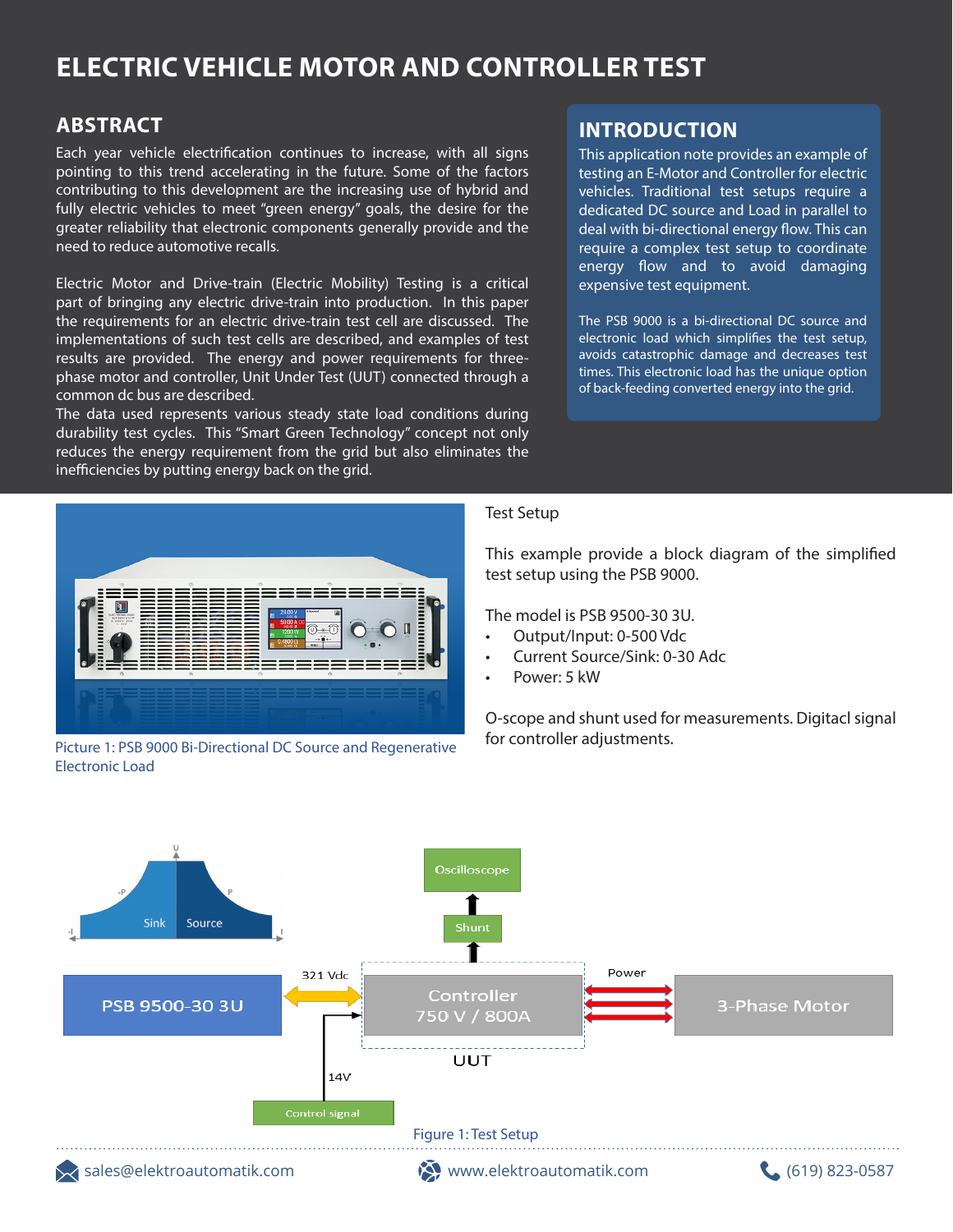## **PRINCIPLE OF ENERGY RECOVERY OPERATION**

#### Test Condition

UUT: Controller maximum power: 750 Vdc / 800 Adc (the test below provides 320 Vdc and programmed to 10 Adc.

The motor RPM is approximately 6,000 RPM, Clockwise and Counter-Clockwise at no-load condition.



Test Method

The E-Motor rates at 6,000 RPM in clockwise direction, pulling positive current up to 10 Adc (Source).

After approximately 100msec, the control controller turns voltage to the motor OFF and the current quickly dissipates into the PSB 9000 at approximately -5 Adc (Sink).

Voltage is re-applied and the motor spins back up to steady state current of 10 Adc.



Picture 2: Controller Figure 2: Voltage and current trace, 100msec sample rate.



Picture 3: 3-Phase AC Motor Figure 3: Zoomed in.

As the PSB 9000 sources and sinks. Voltage stability maintains at 320.9 Vdc even during the transition of positive to negative current flow.



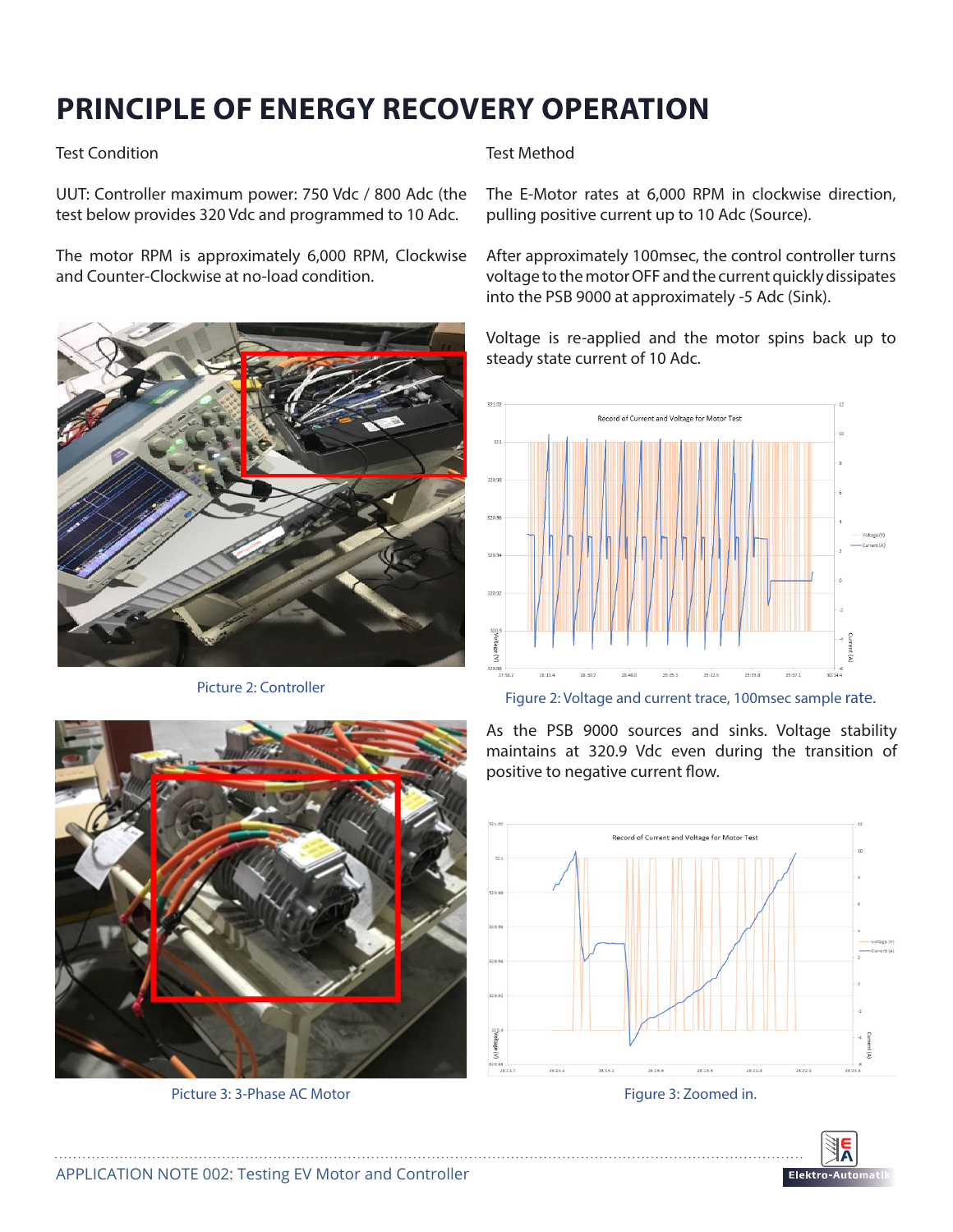#### Added benefits of PSB 9000

The PSB features an Auto-Ranging output stage. Typical programmable DC sources offer full output power at maximum voltage so at reduced voltages, the available power is greatly reduced. Auto-Ranging dynamically adjusts available output current at reduced voltages, maintaining full power from 33% to 100% of full scale voltage. This is particularly useful when testing wideranging input products.

**Extra range** VOLTAGE (V) **Flexible performance Limited** power stage (standard) **CURRENT (A)** Figure 4: Auto-Ranging adds flexibility

Another added benefit is the PSB's ability to recycle the loaded energy back to the grid at approximately 95% efficiency. This results in operational energy cost savings and since the unit only dissipates 5% of the energy in the form of heat, the power density is industry leading at 15 kW in a single 3U rack mount chassis.



The PSB 9000 3U is available from 5 kW up to 480 kW in a perconfigured chassis. Remote interface options include Ethernet, CAN Profibus, ProfiNet, ModBus, USB, RS232 or GPIB to make integration even easier.

If you have questions about our PSB 9000 3U Series, please contact EA Elektro-Automatik and we'll be happy to help.